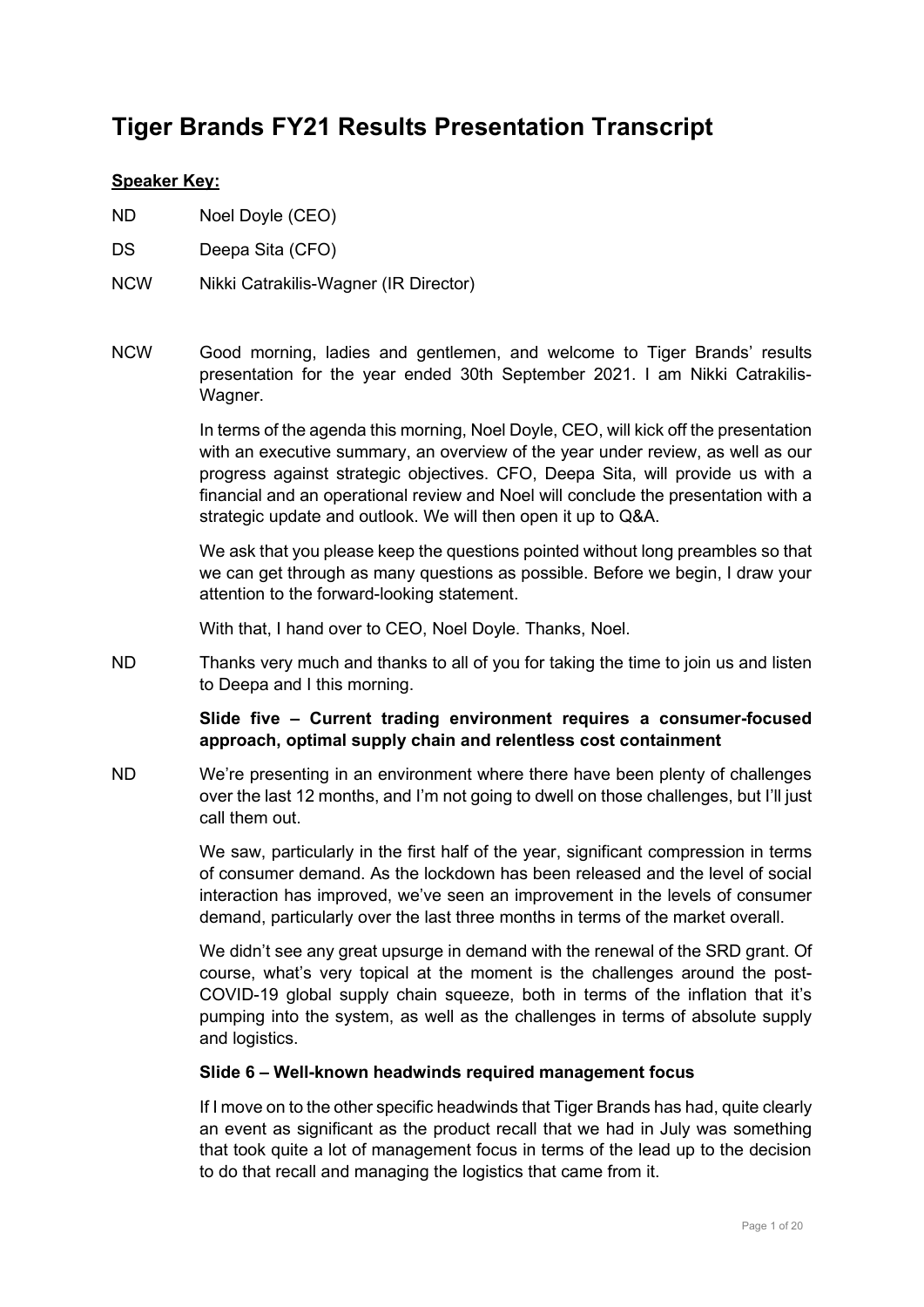We also had to deal with both the specific incident over a couple of days in July of the civil unrest, as well as the challenges of getting back to operating. Particularly challenging for us was our Snacks & Treats and rice plants. In terms of rice, we were completely and utterly cleaned out of stock for a period of time. That obviously would have had an impact that isn't specifically captured in the numbers that we excluded, or that we showed as being specific to those challenges.

I think the other area that we would call out is the rest of Africa. Whilst the rest of Africa did perform better than last year, it performed significantly below our expectations. That wasn't helped by industrial action that we had in March/April at our Davita manufacturing plant, but it does talk to the longer, slower growth curve without any acquisitions in building a business on the continent.

#### **Slide 7 – Despite challenges, steady progress achieved against strategic priorities aimed at improving performance & capitalising on growth**

If I look at the big strategic drivers that we've spoken about in the past, I've colour coded these in terms of our own internal performance, and I think we're fairly hard in marking ourselves against these.

Meet the needs of the consumer. We still think there's lots of work to do there. But in the last six months we've been pleased that we've actually started to execute against value, specifically value-orientated innovations, and we've made some good progress there in our bakery business and our grocery business. If you look at our brand health, all of those metrics have been maintained, with the exception of one of our businesses, which was in Rice, where there's a little bit of a glitch in volume and we'll talk about that going forward.

In terms of our focus on delivering quality to the consumer, we're really pleased that our external consumer complaints numbers are down 25%. I think one of the things that we did get right this year was getting that price-volume mix a little bit more calibrated towards the middle of the scale.

We managed for the first time in a number of years, to grow our volume share. It did come at the expense of value share, but in terms of our own performance, it didn't come at the expense of our gross margins, where you see that we managed to move our gross margins up marginally at the same as we grew share.

Growth in share was despite some very specific challenges, particularly in the grains business, some of which is directly attributable to our own conscious decisions in the marketplace, and I'm talking there about rice, and some of it related to the challenges of the specific categories.

In terms of igniting our people, I think the processes that you'd expect in a company of our scale, and with our aspirations are very much in place. We were pretty comfortable with how we managed through the second and third waves from a looking after our people perspective.

I think the area where we still have work to do, and I'll talk about it a little bit later, is in terms of developing that can-do culture, a growth focus. Again, we'll talk a little bit about encouraging a little bit more risk taking and a little bit more bravery in setting out our stall on a growth agenda.

But in terms of building that growth pipeline, we've successfully embedded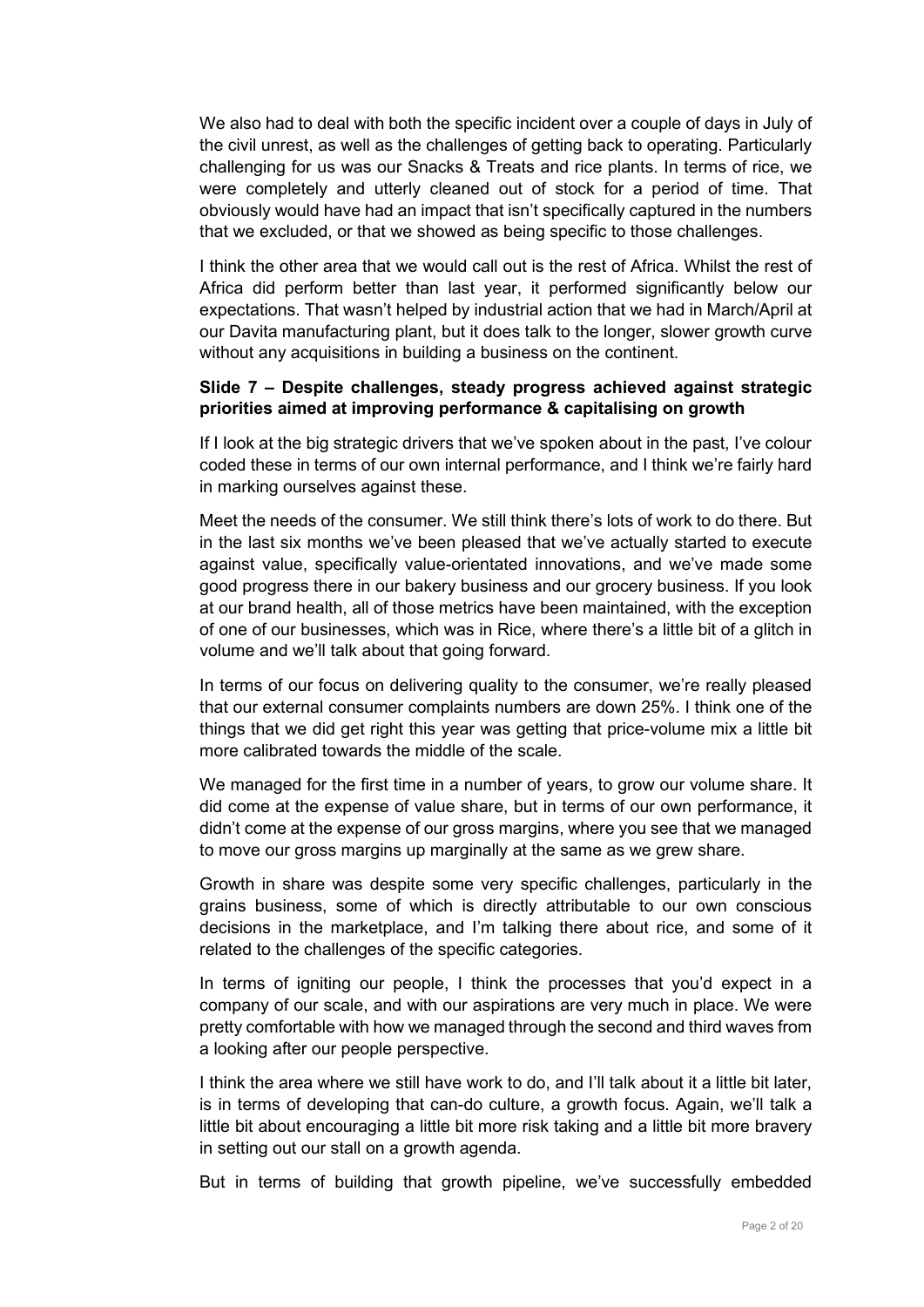revenue growth management in our Grocery businesses last year and expanded that into Snacks & Treats and Beverages this year, showing good progress and we're going to be rolling that out across the business. That takes us close to our customers, takes us closer to our shoppers and maximises value both for ourselves and for consumers in the long run.

We have made some very good momentum in our initiatives in the general trade where across a pretty large universe of stores we've managed to expand our SKU presence very significantly.

The disposal of UAC Foods in Nigeria was an important transaction for us in terms of our long-term aspirations. What that really does now is free up our unhindered participation in the Nigerian market and allows us to control our destiny entirely within our own hands. We're now not obliged to go through any specific vehicle in terms of going to market there.

We've done well, in terms of the venture capital fund that we launched in May, filtering through a massive array of opportunities that have been presented to us. We've made our first offer, still negotiating around that and hopefully by the time I come back to talk to you in May of next year, we'll have a lot more tangible things to talk about. Of course, we stay focused on the key consumer trends that will drive growth.

Where we think we've done well and I suppose this is part of Tiger's DNA, our obsession with cost savings and efficiencies and the work we've been doing in our supply chain in particular in the past year has paid off for us and it's allowed us to be a little bit more generous in terms of our pricing. Because you have seen our naked margins actually decline slightly, and it was the efficiencies that we were able to take out of conversion that allowed us to hold up the gross margin over that period of time.

Our OEEs, up 7% and we're going to look for a similar improvement next year. We've done that with a lot of on quality and safety and actually embedding our processes so that it's not a once-off impact. That's why we're quite confident in setting out our stall for next year that we will see some savings.

The work that we've done in the latter part of last year and of this year on logistics, resulted in us having a very clear road map ahead of us for the next two to three years. We are executing against the plans that we had put in place during the course of the F21 financial year, both in terms of customer service and in terms of cost savings and efficiencies.

We've also hit all of our targets in respect of overall cost savings and specifically savings in our MUVs. Those, as I've said, are quite critical in us being able to recognise our premium position, and to get price points that are more appealing to our consumers.

#### **Slide 8 – Our Billion Rand Brands continue to rank highly on all metrics; making them relevant and resilient**

As I said, when you look across our billion-rand brands, in terms of the metrics relative to where we were six months ago, we've had a couple of brands which have improved some of their rankings. The only brand where we've seen slight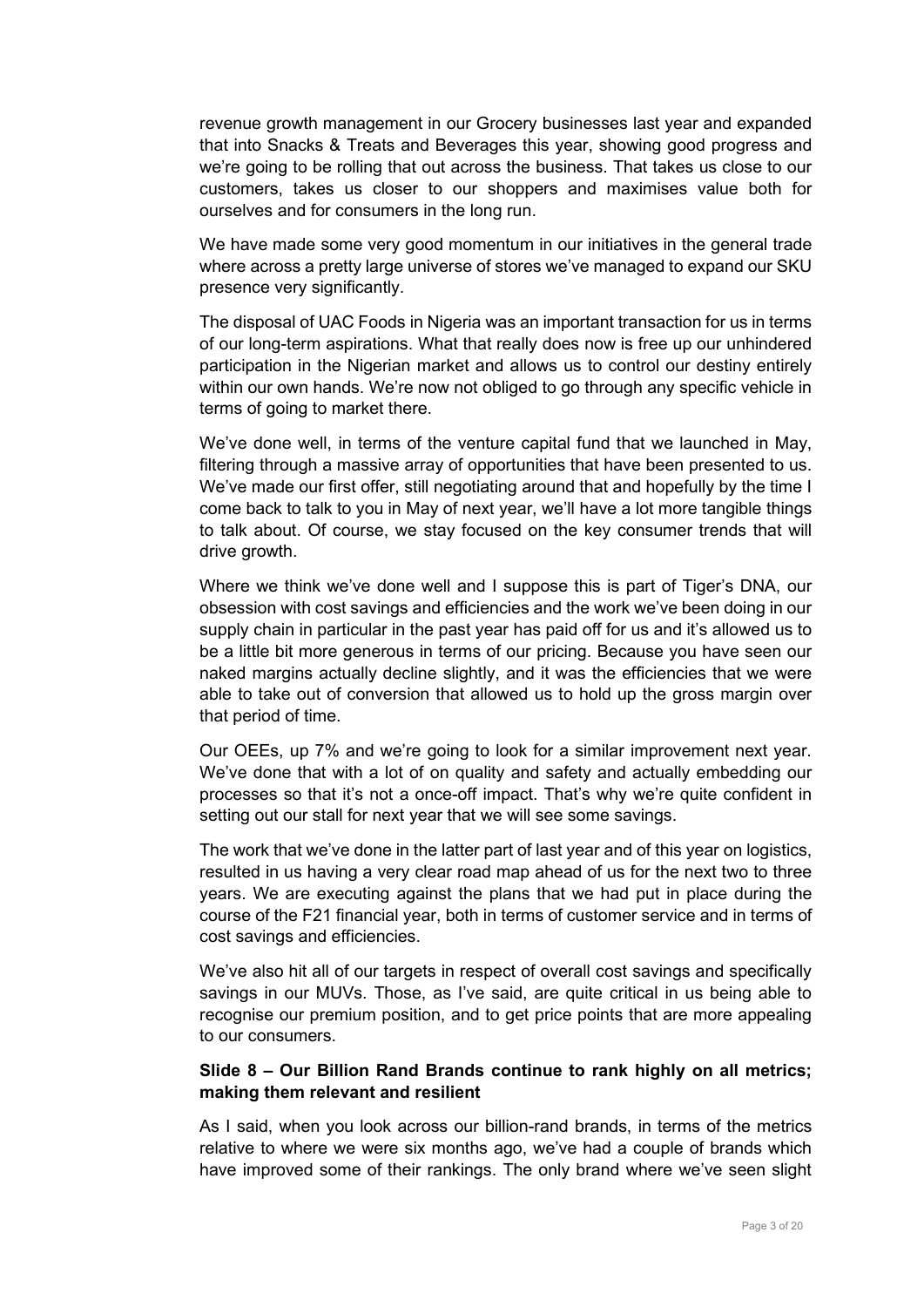movement was in Tastic, where our volume rank has slipped in the short-term from number one to number two.

Then what you'll really see is one of the things that we really worked hard on and struggled over the years, is to get closer to that sweet spot where we can get volume growth without significant degradation of margin across our categories, however it is a challenge and a category-by-category story.

# **Slide 9 – Volume share gains in the long-term supported by optimal pricing and more effective promotional activity achieved without margin sacrifice in aggregate**

If you look here across the longer term (12 months), and the last quarter in more recent months, you'll see that in our basket we've been managing to grow share. Not necessarily at the same rate as all of our competitors, but having said that, we have not degraded the value-to-volume equation at the same rate as some of those competitors that have been growing volume.

The savings that we've been pulling out of the businesses have allowed us to grow market share without our gross margin going backwards. In fact, I'm sure Deepa will show you that we managed to marginally improve our gross margin despite very significant competitive pressures and pricing pressures, particularly in the grains and soft commodity businesses.

## **Slide 10 – Value share loss despite volume share gains represents attempts to price more effectively for market conditions while efficiency gains make it possible**

You'll see that in terms of the value share loss, marginal value share loss against the volume share gain. Relative to the competitors that we've highlighted there, our value-to-volume index has not deteriorated at the same rate as theirs. We've been able to get that calibration closer to a sweet spot than in the past.

# **Slide 11 – Accelerating strategic execution while some initiatives are of a long-term nature**

in terms of our scorecard against our key long-term strategic initiatives and we look at Meeting the needs of the Consumer, what we can see in terms of global best practice is a significant amount of benefit and differentiation being leveraged in that digital and direct marketing space.

This is probably the most significant area this year in terms of our level of disappointment in terms of our progress. We've got very specific plans to catch up in that space. It's not just about buying and tapping into tech, it's also about ensuring that you can find the right skill set and we've been making some progress in that.

In terms of the Health and Nutrition, I think we have launched and have in the pipeline products that tap into that narrative. We've made, some progress in respect of DOB opportunities, however not as much as we might have thought a year ago. I think that's a combination of some hesitancy on the part of the retailers, as well as in some ways being counterculture within the organisation.

But we expect to make some smaller, more incremental progress in this space. It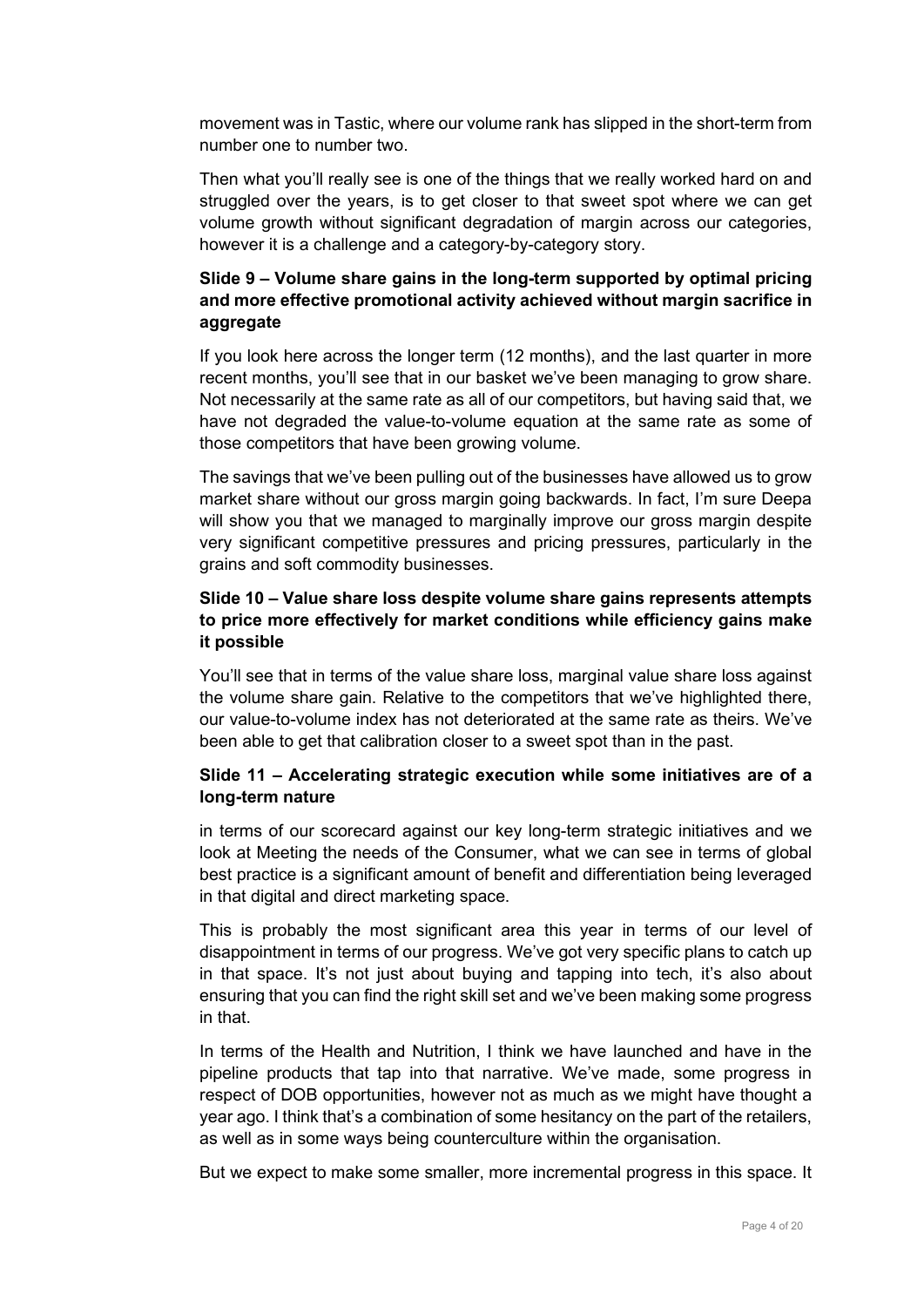was never going to be a massive growth driver for us, but not as much progress as we originally anticipated.

I think I've covered what's happened in the Supply Chain. The real challenge now is to inculcate the progress that we've had over the last couple of years and make sure that it's not a once-off. But we're certainly getting a very good sense as we move into this year that we are being successful in terms of that.

We've amber carded ourselves in terms of the Customer Services and Logistics and that's really because we're still on the journey. I think we are where we would have expected to be at this stage and delivering against the targets that we achieved, but still some progress to go. The same thing in terms of just getting that focus on execution. There's still some work to do in parts of our portfolio.

In terms of Cost Savings, we have made very good progress this year, but there's still legs in that space, and we need that as we go into the super inflation, that we've been experiencing in this post-COVID supply chain scenario.

SKU rationalisation has played a role in the optimisation of our OEEs. It's got to play a more significant role going forward, but we have made good progress in the last year. Some of our growth has come out of the value solutions and executing against that.

From a customer perspective, I think the real call-out here is in terms of our Rest of Africa strategy. We are a little bit disappointed with our progress in terms of the precision with which we work with our distributors, and with which we ensure that we have all the right distributors in place. This is much more about us and less about the choice of distributors. However, we have invested heavily in terms of people in that space, and we expect further progress going forward.

Then the Igniting our People, we have all of the processes in place. We were quite pleased with the results that came out of our Voice of Tiger internal climate survey, given the backdrop against which the survey was conducted. But we've got more work to do to make people really believe in that mindset shift that drives growth and that understands that you can't grow without taking some risk.

In capex we're seeing very good delivery against replacement efficiency-based capex. Where we need more people to be a little bit more confident and more risk taking is in putting their names behind the growth opportunities that require significant capex. With that brief summary, I'll hand over to Deepa.

#### **Slide 12 – Financial and operational review**

DS Thank you, Noel. Good morning, ladies and gentlemen. Thanks for joining us this morning. I'll spend some time talking to you about the FY21 financial results and then we'll talk a little bit around where we are trading to date in terms of FY22.

#### **Slide 13 – Despite slower revenue growth in H2; momentum maintained in cost saving initiatives and efficiencies**

Let's start with the executive summary in terms of the highlights as well as the headwinds that we experienced in FY21. Despite the significant cost push, the business did see solid naked margin performance in H2 in most of the categories. As Noel indicated, this was largely driven by the procurement as well as the MUV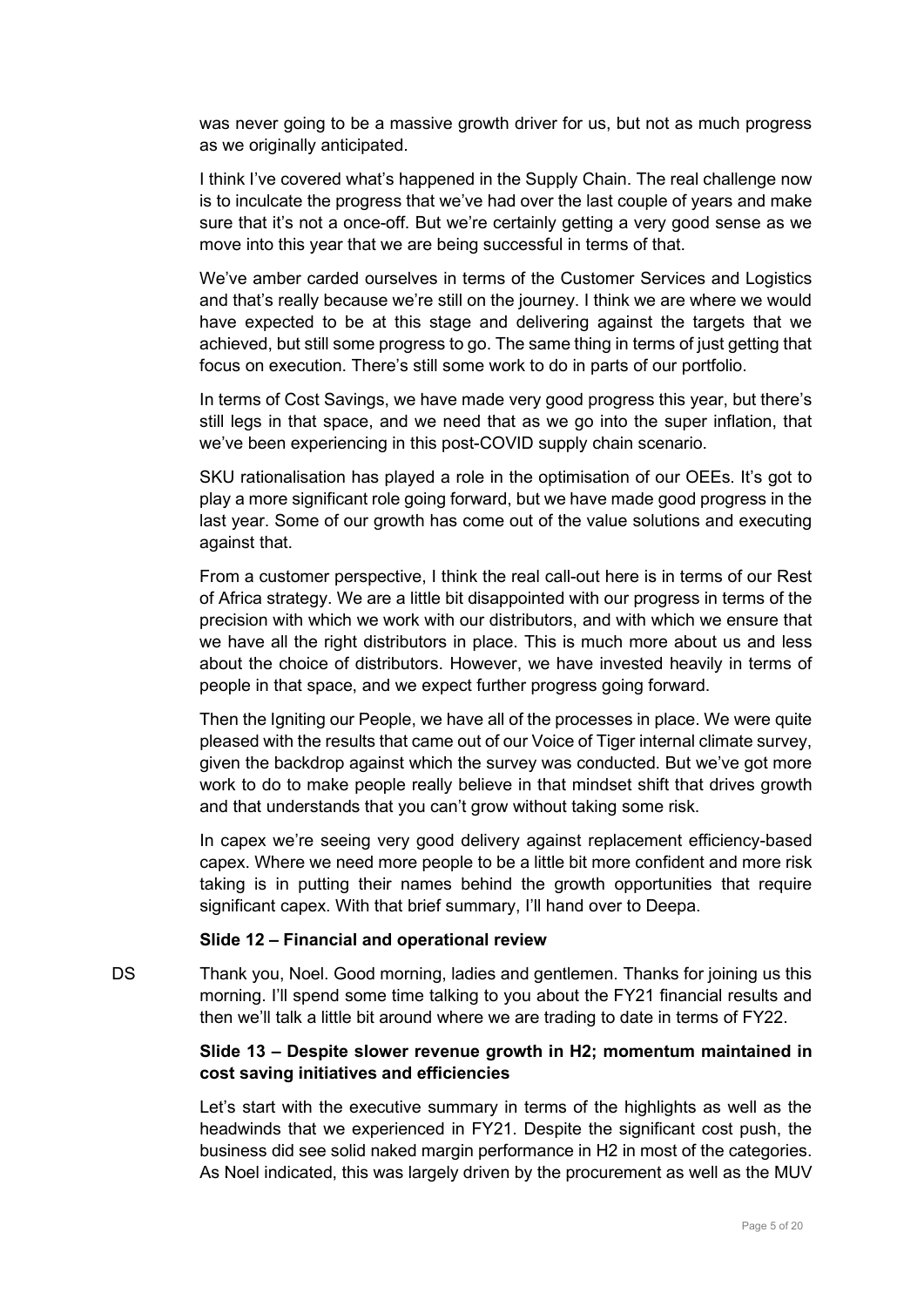savings that we saw.

The business delivered on its cost savings target, as previously communicated, and this was driven through multiple continuous improvement initiatives. Also very favourable was the cash generated from operations. That increased by 34% to R3.9 billion while the group closed on a strong net cash position of R2.2 billion. This was largely driven by improved working capital management, particularly in terms of debtors collection which was improved on a year-on-year basis.

In terms of the headwinds that we experienced, as Noel indicated, we did see limited volume growth driven off price increases, that we've taken, as well as the competitive environment in which we're operating in.

The supply chain challenges that we experienced certainly were headwinds for the organisation. Some examples of those would be culinary following the recall, S&T and rice following the civil unrest that we experienced in July this year. Bakery saw adverse category dynamics with deep discounting in the market remaining very prevalent.

As Noel indicated, the exports performance was negatively impacted by muted demand, as well as margin compression with the LAF business in particular being impacted by the strengthening of the rand during the year.

#### **Slide 14 – Improved top-line performance driven by inflation across the portfolio**

In terms of our underlying performance, you'll note that the core business has certainly improved year on year. However, this was offset by once-off costs related to the canned vegetable recall, as well as the civil unrest that we saw in July.

The top-line performance is primarily driven by price increases with price inflation at 7%, which was partially offset by volume decline at 2%. The majority of the categories reflect price inflation to cover cost pushes, which resulted in volume decline, as Noel indicated earlier. This varied depending on competitor pricing, as well as just overall product elasticity.

Despite the revenue challenges though, our focus on cost savings as well improving production efficiencies resulted in positive operating leverage for the full year, and that was before the impact of the product recall and the civil unrest.

The effective tax rate before impairments, non-operational items and income from associates declined from 32% to 29.1%. This was largely driven by an increased benefit in respect of the special investment allowance claimed on qualifying capital projects during the current year, as well as lower non tax-deductible expenditure in the year.

In terms of the associate performance, while Carozzi performed well in terms of local currency, they were negatively impacted by the foreign exchange conversion. Also, just to point out, the equity accounting for UAC ceased on 1 September, as previously reported, following the disposal earlier on in the year.

In terms of earnings per share from continuing operations, that ended 21% ahead of prior year with headline earnings from continuing operations ending 6% behind the prior year as a consequence of the product recall, as well as the cost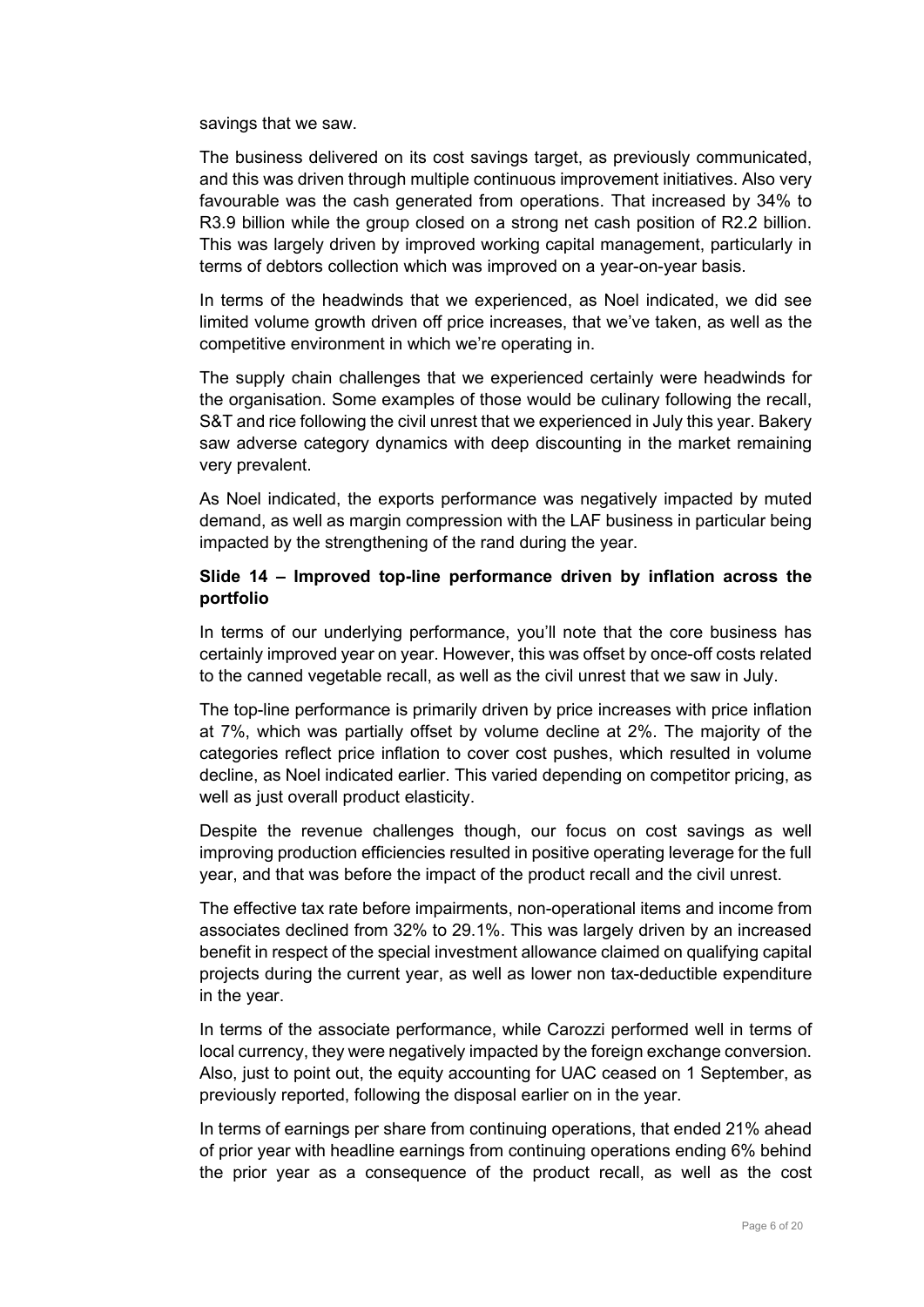associated with the civil unrest remaining in the HEPS calculation.

The relatively higher rates of increase in EPS compared to the year-on-year percentage changes in HEPS is primarily due to the significant impairment charges of R600 million recognised in the prior year. These impairment charges were excluded in the calculation of HEPS last year.

The increase in HEPS from total operations were primarily due to the losses recorded in the VAMP business in FY20 compared to a small profit recognised in the FY21 year. Just for information purposes, VAMP has been treated as discontinued operation in the current year.

In terms of the dividend, we are pleased to advise that the board has declared a final ordinary dividend of 506 cents per share, and this brings the total dividend for the year to 826 cents, which is 32% up from the prior year.

## **Slide 15 – Price inflation across all segments boosts revenue growth, despite slower H2**

This slide reflects the H1, H2 performance in terms of price volume. You'll note that the financial year can be characterised as a year of two halves. The business delivered a solid first half performance, which was driven by a very strong first quarter. This was offset in part by the slower top-line growth that we noted in the second half.

The volume decline in the second half was largely driven by bread, groceries and snacks and treats, which will be covered in greater detail in the upcoming slides. Despite the slower revenue growth in H2, momentum was maintained in cost saving initiatives and efficiencies, in turn contributing to improved margin performance in the second half.

## **Slide 16 – Civil unrest & product recall impact revenue, cost of sales & expenses**

As noted previously, Tiger Brands' results reflect steady progress against our strategic priorities with an improved underlying performance from the core business. This was, however, negated by the cost incurred as a result of the product recall, as well as the civil unrest. These costs in total amounted to R732 million pre-tax and have been accounted for as follows.

The customer refunds related to the product recall have been accounted for as a reduction in revenue. The write-off of stock related to the product recall which amounted to R308 million, as well as the civil unrest related to stock write-offs amounting to R85 million have been accounted for through cost of sales and these have been disclosed separately on the face of the income statement.

Other costs related to both the unrest as well as the product recall have been accounted for through the relevant expense functions in the income statement in the respective lines. In addition to these, the impairment charge in the current year amounting to R154 million relates primarily to the impairment of property, plant and equipment in the deciduous fruit business.

## **Slide 17 – Performance impacted by costs relating to civil unrest & product recall**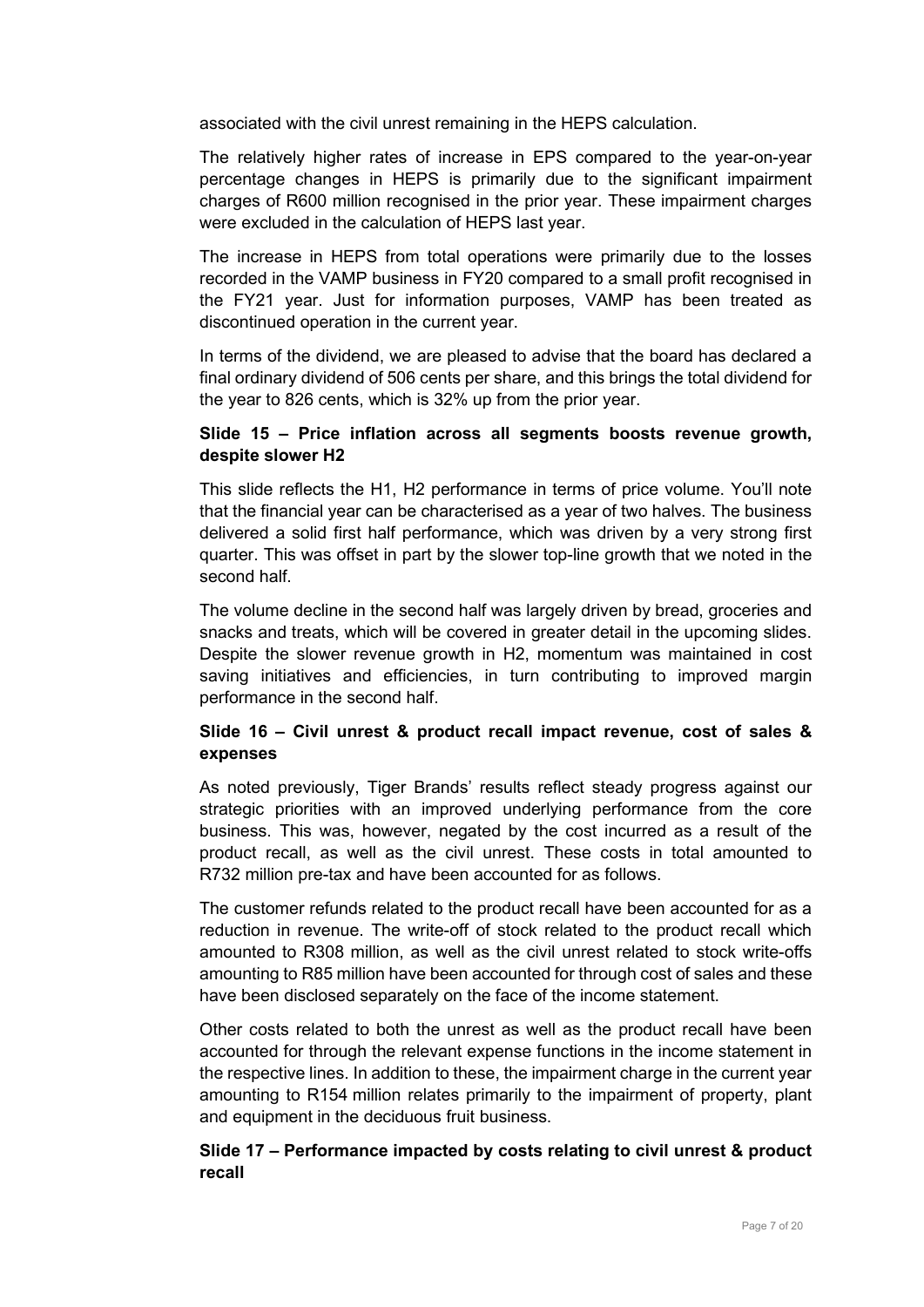This slide is aimed at reflecting the true trading performance, excluding the impact of the stock write-off related to the recall as well as the unrest. It's important to note that the civil unrest adjustment included in this slide relates only to the stockrelated costs. Increased repairs, maintenance and security related costs as well as lost sale are estimated to be approximately R100 million.

What you'll note in this particular slide is that the operating income adjusted for the recall as well as the unrest moves from R2.2 billion to an amount of R3 billion, with the operating margin percentage moving from 7.2% up to 9.5% and both showing significant improvement on the prior year.

## **Slide 18 – Clear accountability matrix drives consistent cost management in line with guidance**

In terms of the operating margin, this was enhanced by R498 million and that was specifically driven through OEE factory efficiencies, favourable MUVs, as well as procurement savings. This, unfortunately, was negatively impacted by the cost related to the civil unrest and product recall amounting to R732 million, as noted previously.

What's also pleasing to note, is that the savings that we've achieved during the year are in line with the target that was previously communicated and we're very confident that we'll see the same sort of delivery in the new financial year.

#### **Slide 19 – Recovery across the portfolio while Milling & Baking and Exports face headwinds**

While the recovery was noted across a number of the categories, milling and baking as well as exports did face some headwinds. The grains revenue increased by 5% to R14.6 billion, reflecting price inflation of 10%, while overall volume declined by 5%. Our ability to pass through some input cost inflation combined with cost savings resulted in operating income increasing by 11% to R1.4 billion.

As was the case in the first half, the Baby category results are disclosed under the Consumer Brands segments. The results were previously reflected under Home, Personal Care and Baby and the prior historical data has been restated for comparative purposes. The Consumer Brands portfolio delivered overall revenue growth of 4%, comprising price inflation of 7% and a reduction in volume of 3%.

The flat revenue performance in groceries was offset by year-on-year top-line growth in Snacks and Treats, Beverages, Baby, as well as Out-of-Home. The price inflation and significantly improved manufacturing efficiencies that we've spoken about previously, were the primary drivers for the operating income increasing 20% to R1.1 billion.

Overall, in HPC, an increase by 6% to R1.9 billion, and this was driven by sustained category leadership in the pesticides category, offset by a disappointing performance in the personal care category, which was reflective of the adverse consumer dynamics being faced in this particular category.

Total revenue for the Exports and International business increased by 7% to R3.6 billion and this was primarily driven by the strong start attributable to the resumed trade in Nigeria. Operating income for the year reduced by 7% to R96 million mainly as a result of the increased losses in deciduous fruit in this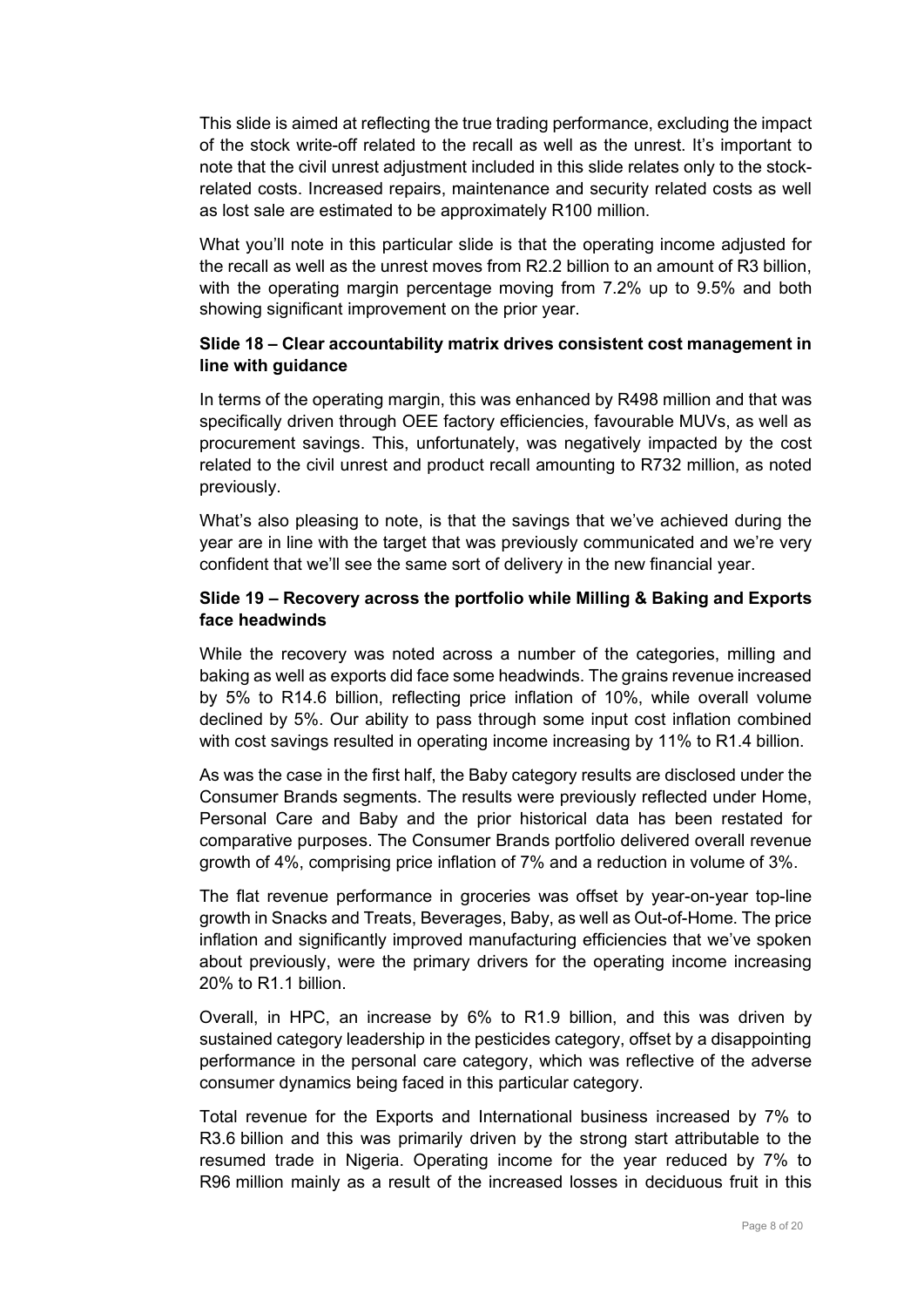particular category.

#### **Slide 20 - Grains**

If we move specifically into the Grains slide, in terms of the Grains performance overall, Milling and Baking experienced a challenging second half, driven predominantly by Bakeries and Sorghum-based products. Maize enjoyed a strong recovery in the second half. Despite the year-on-year volume decline primarily due to the increased in-home consumption in the prior year, margins did improve in the second half.

The wheat-to-bread value chain continues to experience margin compression because of adverse category dynamics, with deep discounting in the market remaining very prevalent. Higher selling prices were more than offset by the volume decline in this particular category.

The Sorghum-based products experienced a particularly difficult year as a result of higher conversion and distribution costs, which was compounded by lower sales volume as competition intensified.

Despite the impact of the civil unrest on the Rice business, its timely return to normal operations helped to ensure the category sustained its strong first half performance. As a result, the rice business delivered a strong year-on-year improvement, underpinned by higher selling prices, as well as sound cost management.

Following muted revenue growth in the first half, Pasta volumes benefited as consumers favoured the category in the second half. Improved demand coupled with strong in-store execution resulted in Fatti's & Moni's gaining market share during the year.

Although growth in the core oats offering was sustained in the second half due to a successful winter campaign, an adverse mix impacted Jungle's overall second half performance. However, despite this, Jungle did achieve a pleasing result for the full year performance. Looking ahead, the focus will be on delivering innovation, as well as further manufacturing and supply chain efficiencies in this particular category.

#### **Slide 21 - Groceries**

Moving on to the Groceries slide. Grocery sales were negatively impacted by a competitive trading environment, lower seasonal demand in the first half and unusually quiet trade over Easter. The supply chain challenges following the recall further impacted the performance during the financial year.

The full year revenue remains flat at R5.5 billion and this was underpinned by price inflation of 8% with a similar volume decline seen during the year. Consistent factory performances as well as expense management discipline resulted in operating income excluding the impact of the recall increasing by 12% to R397 million despite experiencing significant increases in raw material as well as packaging costs.

The All Gold tomato sauce kid-friendly bottle, as well as the Mrs Balls value bottle are examples of some of the successful renovations we've seen in this particular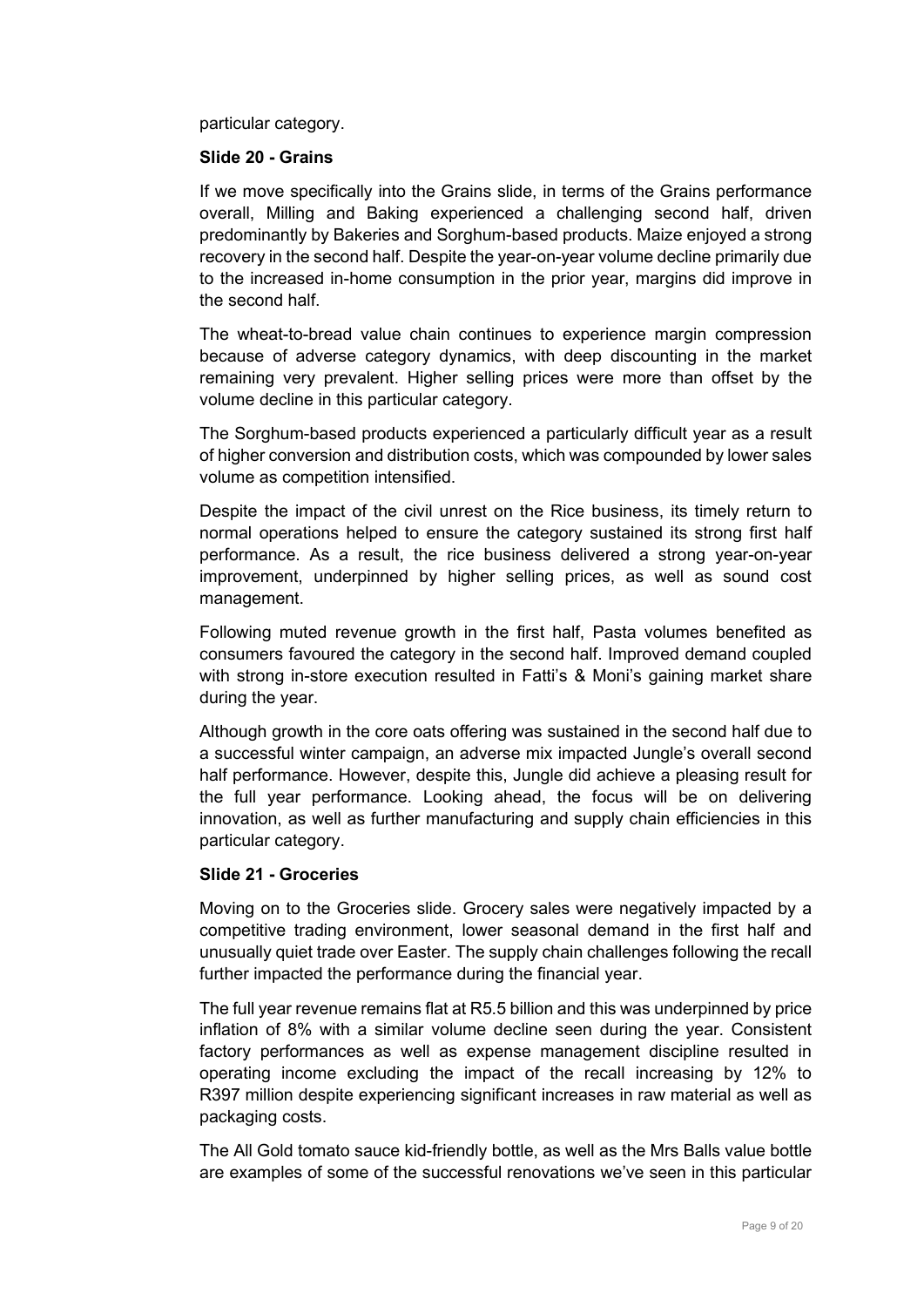division. In terms of the product recall, as previously reported, Tiger Brands' claim under the contract with the third-party supplier is still being assessed.

Looking forward, the focus will be on defending our market leading positions through marketing as well as innovation and continuing to drive manufacturing and supply chain efficiencies. The improvement of service levels also remains a key priority following the impact that we saw of the product recall.

#### **Slide 22 – Snacks & Treats**

Moving on to Snacks & Treats, production volumes within Snacks & Treats were adversely impacted by the COVID-19 related absenteeism that we saw in the beginning of the calendar year, as well as the civil unrest experienced in the second half of the year. These factors resulted in supply chain constraints as a result of both lost productions, as well as raw and packaging material shortages as we saw a number of our suppliers also impacted by the same civil unrest in July.

The adjusted lockdown measures implemented in July 2021 resulted in lower demand in respect of impulse purchases. Subdued shopper engagement relating to seasonal events, such as Easter, also further lead to slower revenue growth in the second half.

Despite these challenges, revenue for the year increased by 7% to R22.3 billion, underpinned by price inflation of 8% and an overall volume decline of 1%. Operating income saw a significant increase of 37% to R234 million, driven by higher realisations, together with the impact of ongoing cost improvement initiatives.

As in the case of Groceries, the focus of this category will be on improving service levels and to focus on continuous improvement aided by investment and a review in terms of supply chain solutions.

#### **Slide 23 - Beverages**

The Beverages category's revenue increased by 6% to R1.7 billion. This was supported by strong second half performance from ready-to-drink category as well as concentrates in the form of Oros. The operating income for this category increased by 9% to R261 million, benefiting from favourable product mix as well as improved factory efficiencies and sound cost management.

Also looking ahead, beverages has been identified as a high-growth category for the business. Our key focus will therefore be to expand our presence through strong innovation. In addition, as in the case with previous categories, there'll be continued focus on cost savings, as well as in OEE improvements overall.

**Slide 24 - Baby** The baby category delivered a very strong performance driven by recovery in volumes across most of the segments. Revenue increased by 12% to R1.1 billion, with equal price and volume growth. Operating income increased by 29% to R143 million, benefiting from a favourable product mix, waste reduction, as well as lower distribution costs.

Looking ahead in this particular category, the focus will be, amongst others, the consolidation of the Purity brand as the master brand, sustaining favourable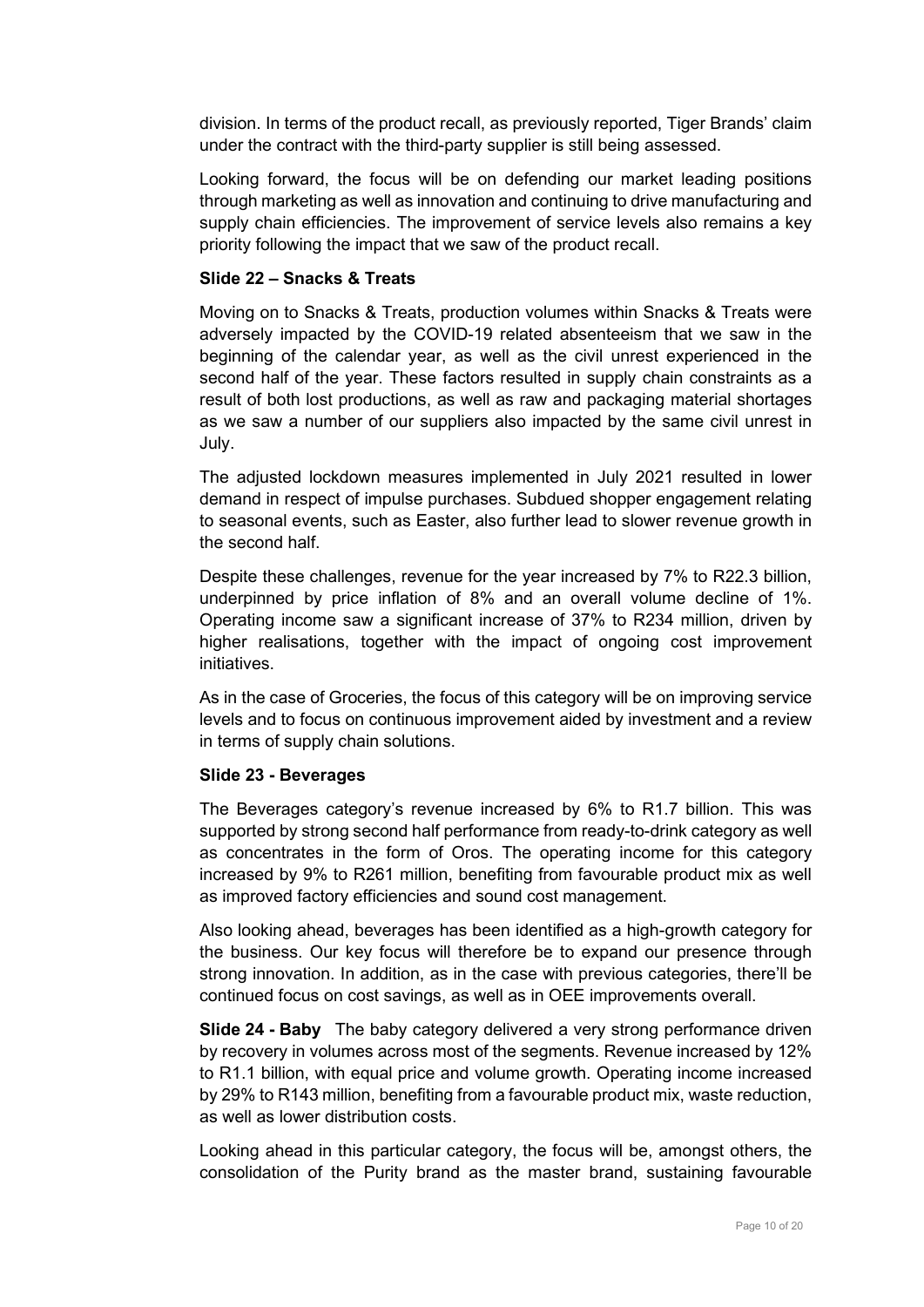product mix supported by clear strategies per segment, as well as driving toddler snacking as a growth opportunity.

#### **Slide 25 – Home and Personal Care**

In terms of Home and Personal Care, certainly a mixed bag performance. Home Care saw a solid volume uplift which was underpinned by a strong summer campaign at the start of the year, which included benefits of effective in-store execution as well as innovation.

The performance was sustained in the second half with revenue growth ending 11% up. The operating income increased by 20%, driven by improved efficiencies, better material usage variances, as well as tight operating cost controls.

Personal care, however, although enjoying a recovery in operating income in the second half, it was not enough to offset the weak start to the year. The volatile category demand, together with the retailers prioritising essential categories during the civil unrest and thereafter, resulted in a volume reduction of 6% for the year.

Despite selling price inflation of 3%, the lower volumes resulted in revenue declining by 3% to R643 million. Operating income declined to R47 million from R79 million in the previous year. Looking ahead, the category will look to invest in capex to achieve continuous improvement in this particular site, as well as successfully drive various innovations during the year.

#### **Slide 26 – Exports and International**

In terms of our Export and International performance, the second half performance was negatively impacted for exports in particular by low levels of demand, compounded by pack size and price misalignment to market expectations. The border congestions which impacted the sales to Mozambique also affected the results.

The revenue in the Deciduous Fruit business declined by 6% due to a challenging second half performance, as demanding key export markets remained subdued. The business recorded an increased operating loss of R147 million, primarily due to the strengthening of the rand as noted previously, as well as higher global shipping costs.

Despite significant external headwinds, Chococam recorded an exceptional milestone this year with revenue exceeding R1 billion. That was primarily driven by strong volume growth across all segments, underpinned by a successful innovation, optimal pricing and improved distribution to neighbouring countries.

The operating income increased by 16% in rand terms to R172 million, which was an increase of 10% in local currency. This was assisted by improved efficiencies, as well as lower conversion costs. The focus for Exports and International will be to optimise product and country mix going forward, as well as to continue delivering on innovation opportunities in this particular space.

## **Slide 27 – Improved working capital dynamics and higher earnings resulted in strong cash generation**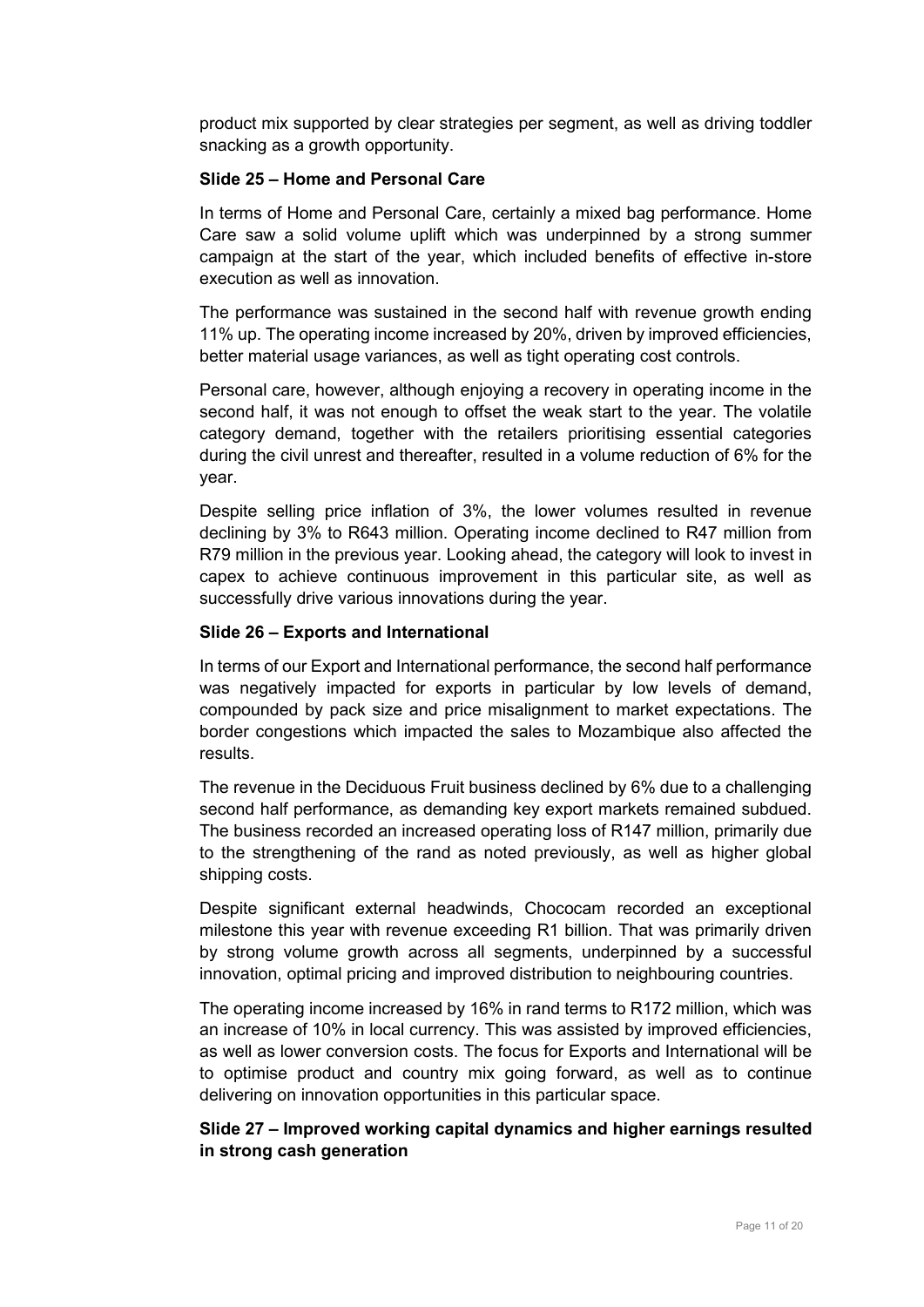Moving on to the Balance Sheet metrics. In terms of our working capital dynamics, cash generated from operations, as I indicated, increased by 34% to R3.9 billion, thereby allowing the group to close on a strong net cash position of R2.2 billion.

In terms of Working Capital, while management continue to focus on managing Inventory days, total Stock did end R580 million higher than the prior year. It is, however, important to note that the inventory balances in FY20 did end particularly low due to the COVID-related factors that we experienced.

The business also took a very conscious decision in FY21 to increase inventory levels across the portfolio in anticipation of COVID as well as wage negotiation related supply chain disruptions. The debtors collection remained well controlled, and creditors continue to remain a focus area in terms of optimising supplier payments.

In terms of the return metrics, the improved ROIC and ROE was driven by the increase in earnings in the current year compared to the past. The ROIC excluding the recall and unrest is 15.3% for FY21. Despite improvements in the earnings year-on-year, RONA did see a dilution as a result of the increased capital expenditure noted in the current year.

#### **Slide 28 – Total capex spend in line with guidance; focus on replacement and automation**

As Noel indicated, in terms of total capital expenditure, this increased by 8% to an amount of R1 billion in FY21, with the focus being replacement capex amounting to R762 million in comparison to the R659 million in the prior year and the balance relating to multiple expansionary projects.

As previously noted, the business took a conscious decision to increase spend on IT as well as automation projects in the year. Of the 46 projects initiated, 20 have been completed and 15 of the remaining 26 are already in test or deployment phase.

Examples of some of these projects have been the Oracle EBS upgrade, improvement in terms of cybersecurity, financial consolidation tools, profit waterfall tools for the revenue management initiative that Noel mentioned earlier, as well as a mobile solution in terms of our Albany bread business.

The emphasis for FY21 capex remains on replacement, as well as automation. The larger projects include the relocation of the peanut butter plant, as well as improvements on the aerosol line in our HPC business.

#### **Slide 29 – Sector challenges impacting FY22 start**

That brings me to a close in terms of our FY21 results. I thought I'll take a minute to just maybe talk a little bit about what we're seeing in FY22 to date. In terms of FY22, at a macro level we've continued to see many challenges impacting consumer behaviour and demand. The competition has intensified, with PPI running ahead of food CPI.

The current environment is certainly here to stay and that has been something that we've noted in quarter one's performance to date. This will require us to remain consumer focused, continue to optimise our supply chain and be relentless on our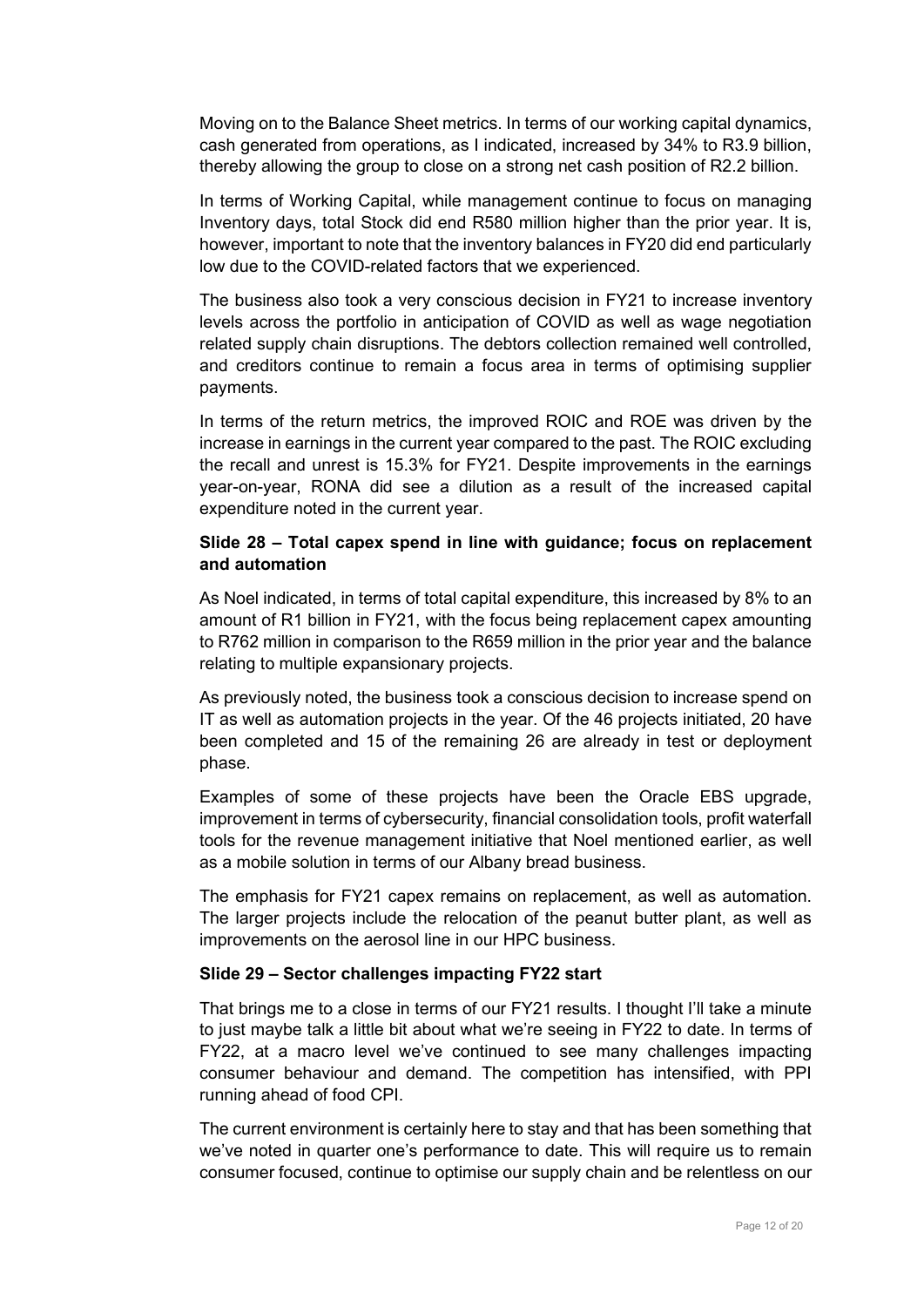cost.

The first quarter of FY22 has been challenging with the business experiencing significant cost-push pressures, post-COVID supply chain squeeze impacting areas such as shipping and packaging costs, as well as general shipping delays being experienced overall. We've also seen the impact of the labour unrest and ultimately the bread market also continues to remain challenging overall in a very competitive environment.

# **Slide 30 – Drivers for FY22 improvement**

With that being said, our drivers for the FY22 improvement will be hinged on reasonable revenue growth expectations at the core. This will be driven by volume growth underpinned by multiple planned innovations, as well as the export market improvement in terms of product and country mix.

We will also continue to focus on our cost saving initiatives, as well as factory performances and we've now put down another target of R480 million for the year in terms of driving these particular initiatives through strong, continuous improvement measures.

We would also seek to conclude the way forward in terms of the LAF business and that will also set us up in terms of success for the primary drivers for FY22. On that note, I'll hand over back to Noel to do the conclusion. Thank you, Noel.

#### **Slide 31 – Strategic update and outlook**

ND Thank you, Deepa. In looking at the numbers and a portfolio as broad as Tiger's, there'll often be areas where we need significant improvement. I would like to draw your attention to the performance of our grocery business, where not only did we show some growth this year on the prior year, but there's also significant growth if you go back to 2019. This is an indication of the work that's been done both in terms of supply chain within that business and also the work that's been done on the front-facing consumer and shopper perspective with innovations and real execution against price point architecture.

> Whilst we can't wish away the very significant impact of the Koo cans recall, the performance of this business, notwithstanding that event, talks to the power of the brands that we are custodians of.

> If I look forward, for us it's been pleasing that we managed to grow profitability by almost double digits in the second half. Even if you go back to 2019, the current year reflects growth on the second half of 2019, notwithstanding some of the specific category challenges that Deepa has called out that intensified in the second half of the year.

# **Slide 32 – Our strategic priorities remain; progress achieved this year will be the platform for short-term improvement & long-term growth**

We're going to continue with our focus on the strategic themes. We know that we have to up our game in the areas that really talk about the growth in the top-line of the business. But I think in the higher inflationary environment that we're getting into and an environment where precise management of supply chain, precise management on inbound logistics is going to be quite important. The heavy lifting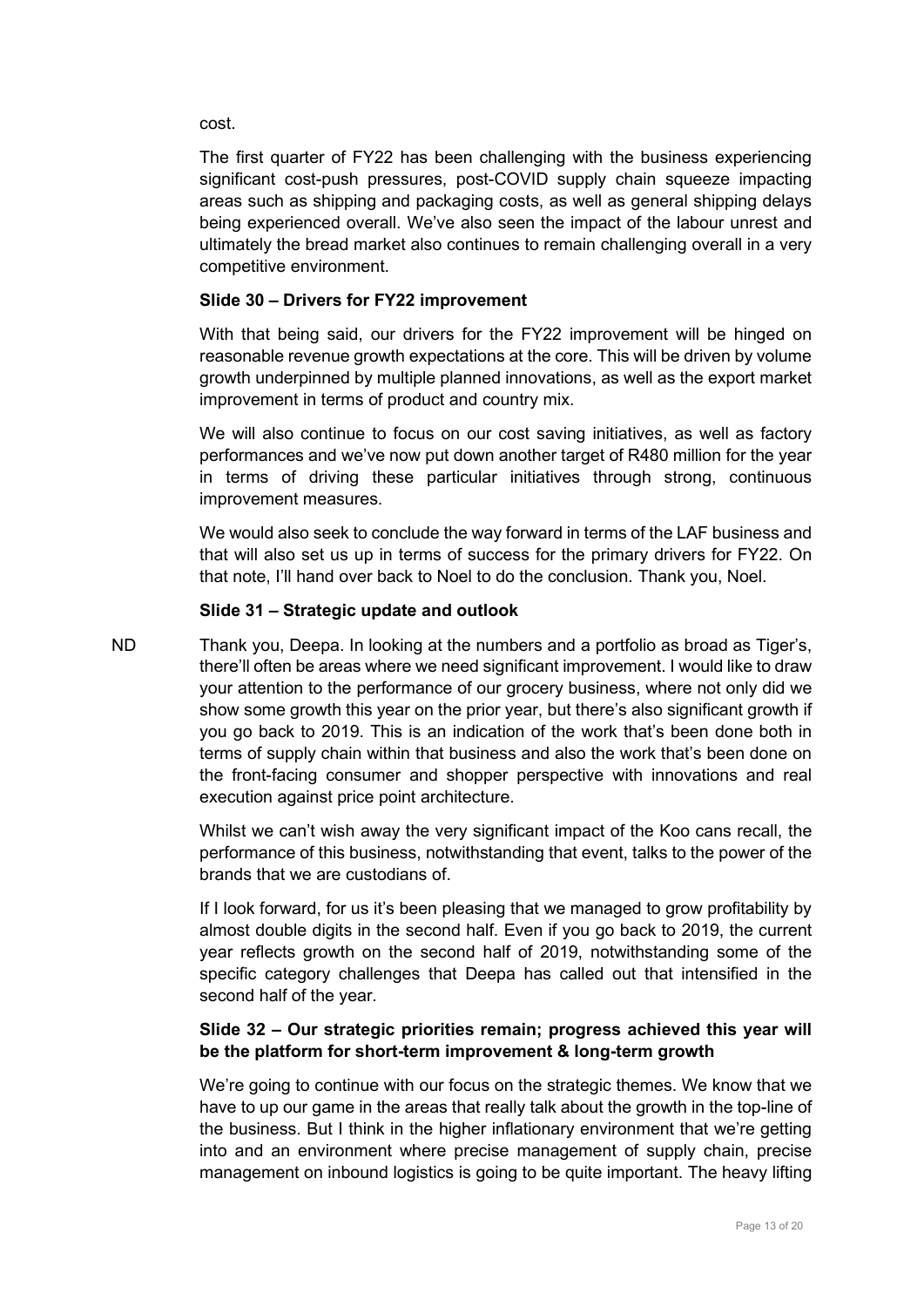that's been done over a number of years is going to pay off for us in terms of our ability to perform in a very challenging market.

You will see lots more focus from us in terms of accelerating innovation, and in driving revenue management so that we can have a win-win for the customer, consumer and shopper in terms of the effectiveness of our promotional spend. In terms of the supply chain, the team that have delivered that performance over the last couple of years are very committed to continuing the momentum in that space.

But in a business as large as Tiger's, we've got 41 manufacturing sites, there are always a few that need extra special attention. We're calling out very specifically our Snacks & Treats facility where we are putting in a significant amount of capex of some almost criminal supply chain issues. When I say supply chain issues, to have poor service levels is criminal in an environment like this with the pressurised consumers. We know there's demand for our brands and demand for our products in that space, we just have to get our act together to deliver against those.

When it comes to our sorghum-based products plant, it is really about management discipline and efficiency in that plant. And at Davita we've made good progress, we just need to carry it forward into the new year. We will continue to drive the cost savings and efficiencies.

We will need every cent to repeat the kind of performance that we've had this year and holding onto our gross margins because we can expect to see some naked margin compression. You can expect to see pricing pressure. The wave of inflation has come at a time when it's not always easy to pass on to customers, particularly in the run up to Christmas when pricing and promotion activity has been fixed for a period of time.

We're going to look at growth, both organic and inorganic. The performance of our Chococam business is a real call-out that it is possible to operate in a really challenging environment. Chococam, as Deepa said, had lots of challenges both in the domestic market and in the key export markets and I think with the right brands and the right management team it is possible to build a business and hitting the R1 billion was a major milestone for us.

I guess the key thing is to keep working on the DNA of the organisation such that we have people who really are hungry for top-line growth, hungry for success and who are prepared to put themselves and their own reputations on the line in stretching out of their safety zones so that we can actually build off a reasonably solid set of results, the abnormal items notwithstanding, and get on a serious growth trajectory going forward. With that I'll hand over to Nikki to take any questions.

#### **Q&A**

NCW **Thanks, Noel. Thanks, Deepa. Let's kick off with some margin questions, Deepa. Please can you talk to your outlook for margins and profitability in the coming year? Are you confident of sustaining gross and operating margin improvement at the group level on the FY21 base, excluding the impact of the product recall and social unrest? Which divisions will drive improvement, if any?**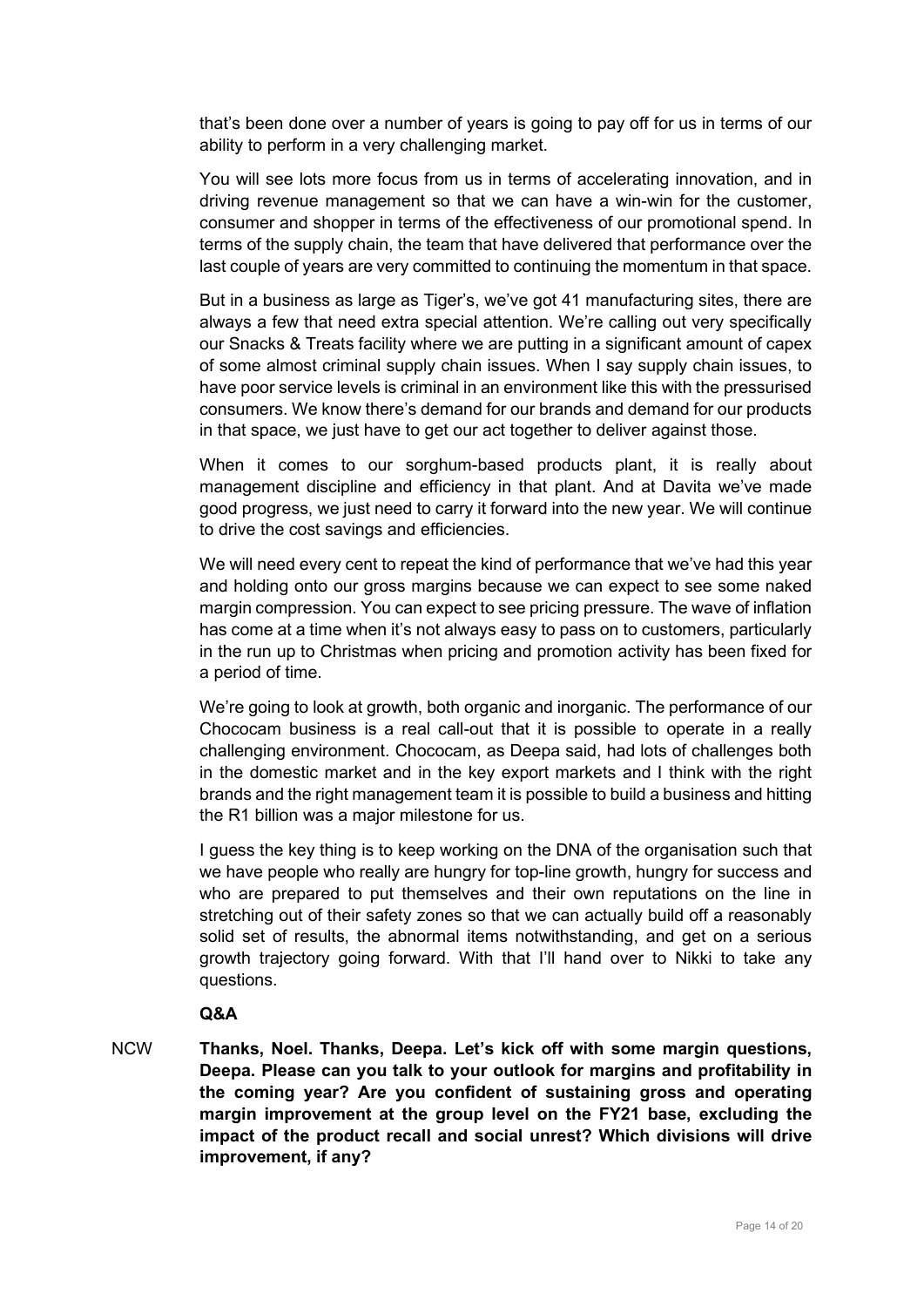DS Thanks for that, Nikki. As I indicated previously, the quarter one FY22 performance to date is certainly proving to be challenging. We are seeing significant pressure coming through from increased cost pushes, both in raw material as well as packaging.

> With that being said, though, as indicated both in my section as well as Noel's, we continue to focus on cost saving and efficiency opportunities and initiatives in order to try and mitigate the impact of these increased cost pushes. Also, what we believe is that these benefits will allow us to be optimally priced, which in turn will certainly drive the volume delivery of each of the categories.

> Another thing I'd like to call out is we also are at the mercy of the foreign exchange fluctuation, particularly in the deciduous fruit business. To give the market an indication, a 10% change in the USD in respect of that business results in a R5.3 million fluctuation in operating profit overall.

> Also, some of the areas that we'll be focusing on is the roll out of the revenue management project throughout the organisation. We've completed the roll out in both the culinary (groceries) as well as the Snacks &Treats and Beverages business. Our focus during FY22 will be to run that out through the remainder of the categories, which we also believe will contribute towards our margin performance, as well as our overall profitability.

> Areas that we'll be focusing on from a strategic point of view will certainly be our innovation pipeline. That will also allow us to drive the appropriate consumer needs or meeting the consumer needs at the appropriate price points, and we believe that will also contribute to our overall performance.

> In terms of categories that we remain concerned on, as Noel indicated, the bread industry, the bread market certainly remains challenging in a very competitive discounting pricing market. That is one that we'll keep a close eye on, and we anticipate remaining challenging in the current year.

> Focus areas in addition to the items that I've already spoken to, will certainly be exports and the rest of Africa. We'll be focusing on our product mix, we'll be focusing on our country mix and ensuring that we are meeting the needs of the consumer and are appropriately priced at the market level, as well as making sure from an innovation point of view, appropriate pack sizes.

> We believe that overall, all of those items will certainly help in terms of margin management, as well as overall profitability. In terms of the focus, it will be throughout all categories, but like I said, we remain concerned in terms of the bread one particularly. I'm going to look to Noel to see if there's anything he'd like to maybe add on that.

- ND No, I think you've covered it very well. Thanks, Deepa.
- NCW **There were actually quite a few pointed questions around the wheat-to-bread value chain, which I think you've covered off, Deepa. But just to be sure, do you foresee deep discounting in the mill-bake value chain given industry capacity utilisation? What is TBS's view of Premier's spend of R400 million on its Gauteng bakery? Could it be said that wheat-to-bread value chain will remain pressured for a while?**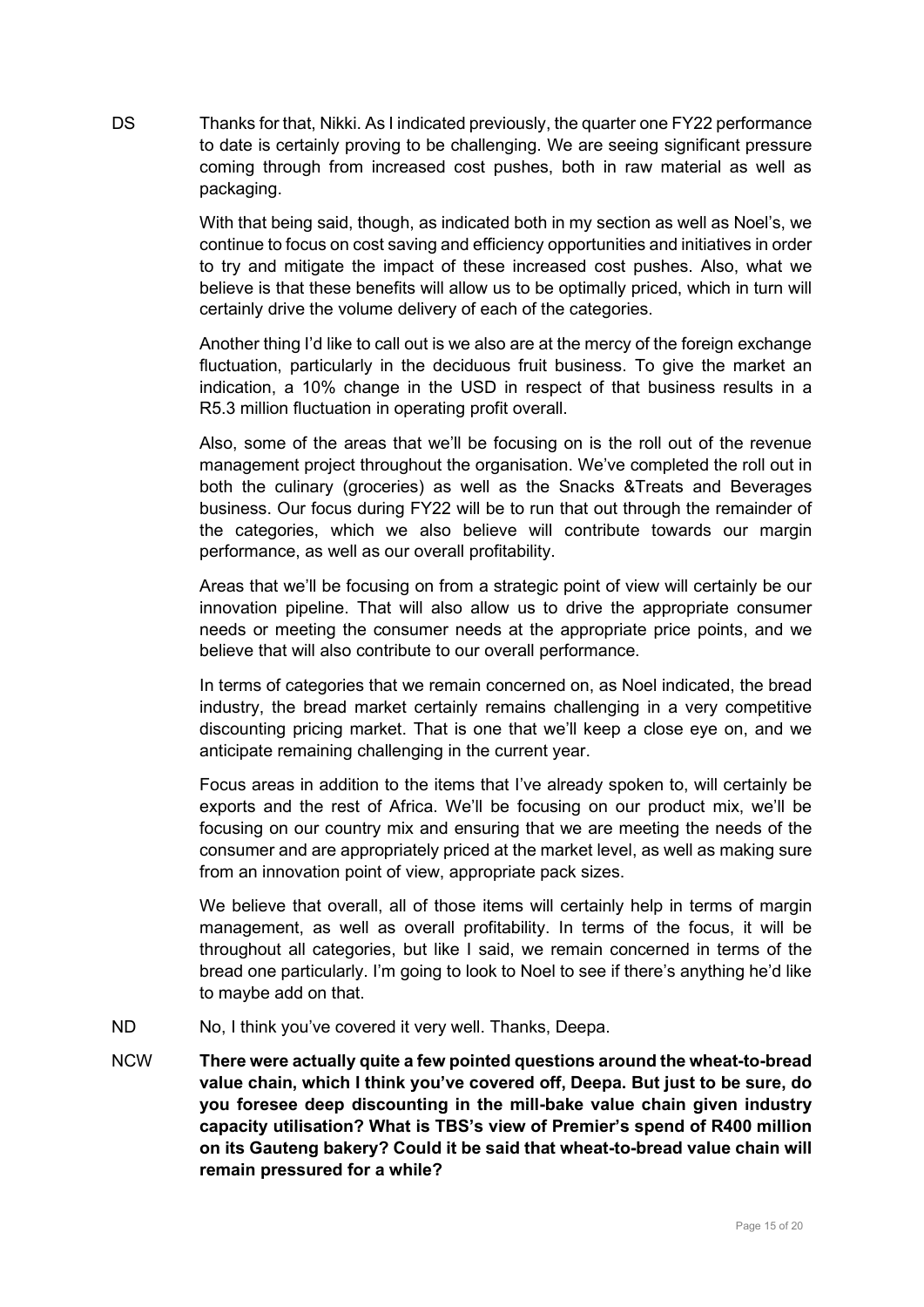ND I think I can take that. I think undoubtedly the most challenged part of our business, and it has been for a number of years, is the wheat-to-bread value chain and I think that challenge in the short term is certainly accentuated by the massive increase in wheat prices.

> Bringing new capacity on stream and looking aggressively to fill it is definitely coming at the cost of margin. We're seeing an intensification. I think we saw elements of or a degree of stability in the marketplace during the first three or four months of the past financial year but, now we're seeing very aggressive price competition is intensifying.

> We've been quite cautious in terms of not overreacting to that, but the volume losses that Deepa referred to at the beginning of her presentation are not sustainable. And so, it's the business with the greatest risk for us in terms of profitability and margin going forward, no doubt about it.

NCW **Thank you. On the SKU rationalisation, how many are there currently and what target are you working towards? Apart from lowering prices to drive volumes, what are the main growth initiatives and specific product innovations for FY22? And what do you see as a sustainable margin in bread assuming current market dynamics? I think that was answered.**

> **Do you expect all of the cost savings to be absorbed into prices and have you identified further opportunities beyond FY22? Deepa, maybe you can talk to the cost saving.**

- DS Yes, I'll take the last one. Noel, do you want to take the first few?
- ND Yes, you can go.
- DS Let me maybe start with the last one. In terms of our cost saving initiatives beyond FY22, we're pleased to advise that we commenced an intensive programme towards the backend of FY21 which allows us to ensure that we have a continuous pipeline full of ideas that come through in terms of cost saving initiatives.

We're launching a programme called Every Tiger Counts throughout the organisation which really embeds a culture of cost sensitivity and really trying to drive from the top down a cost-conscious culture where we're able to come up with different ideas and continuously build this pipeline of ideas in terms of cost saving in a very systematic way in order to ensure that we have this done on a sustainable basis going forward.

While we've set the target to R480 million for FY22, we'll certainly be looking to increase those numbers going forward, not only from direct spend, but certainly from an indirect perspective as well. We think holistically if the entire organisation gets behind this, rallies behind this from a cultural point of view, cost culture point of view, we believe that we'll be in a good space to deliver.

- NCW Apart from lowering prices to drive volumes, what are the main growth initiatives and specific product innovations for FY22?
- ND Without wanting to telegraph some of what we're planning to do in the marketplace to our competitors, we can launch prospects. I think if you look across our portfolio, we've launched some nice innovations in the bread space this year. We expect to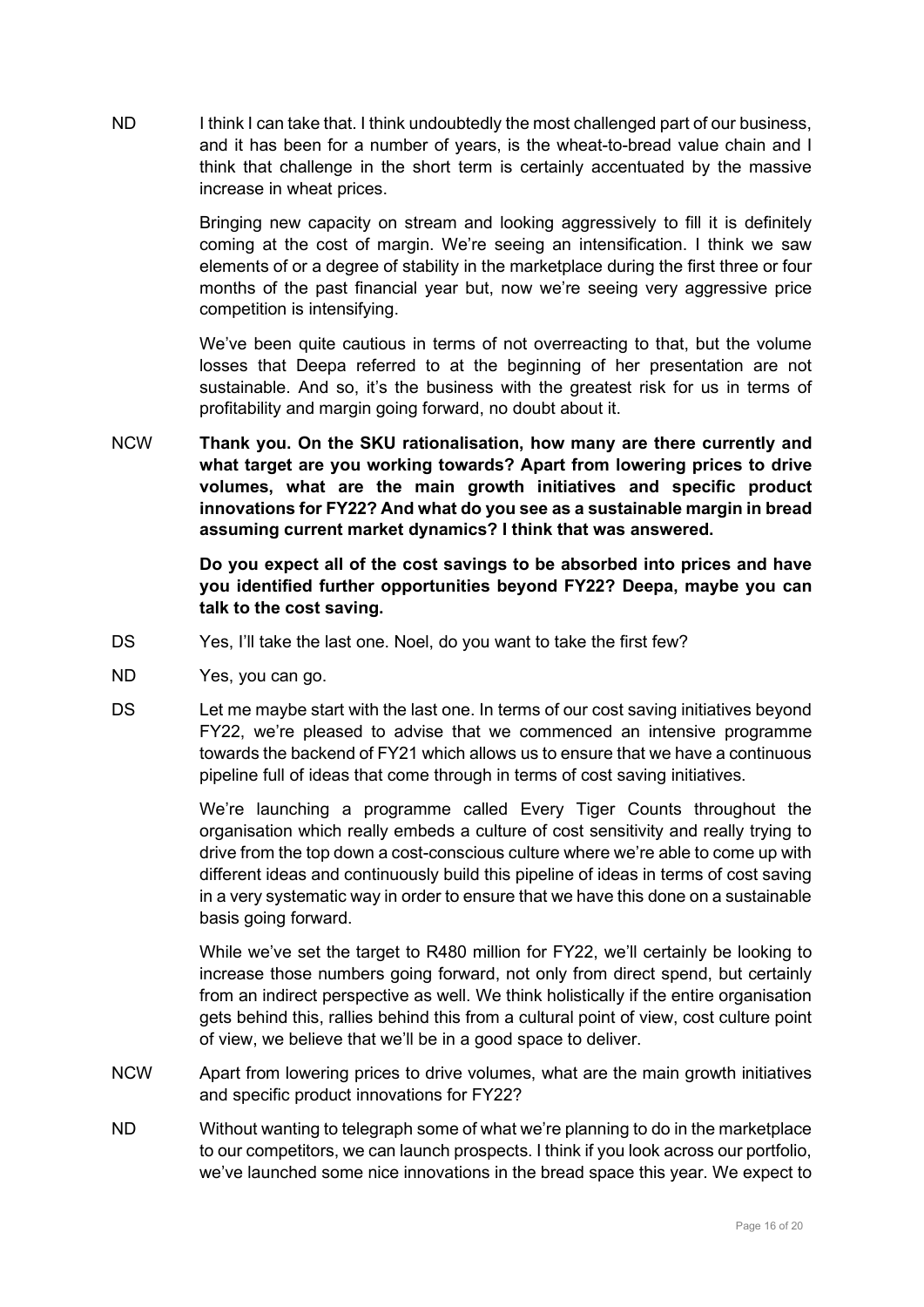see some good growth coming out of our Snacks & Treats business once we get our service levels to the level that we want to.

Good innovation coming out of our Personal Care business, our home care business and our beverage business. I think those will be big drivers for us in terms of new things coming to market. Also, we're expecting some recovery. We really had a very poor internal performance in our sorghum-based products business, so we're expecting a better performance out of there.

I think as we get towards the second half of the coming fiscal year, we should start to see some momentum in our exports business, particularly in Nigeria. We're very happy with the performance in Mozambique and think we can build on our offering in Mozambique. But Nigeria, we're still doing a lot of the legwork. But I think by the time we get to the second half we'll see growth in that space.

- NCW **Can you please elaborate on some of the labour challenges? It seems the frequency of strikes are increasing, given the most recent strikes at your Snacks and Albany factories. Is this a higher risk than in previous years? And a similar question, how damaging will the current wage protests in KZN be on the business performance?**
- ND You've got to keep in mind that we operate with 40 odd individual sites and we don't deal with one, two or three trade unions. I think we deal with a number of trade unions that's probably closer to 13 or 14 across our business. So, the annual round of wage negotiations is quite complex and quite challenging. We had one specific wage related strike in the past year, which was at Davita. So far we have one at the Snack & Treats business.

It's really coming from very excessive expectations from our perspective in terms of double-digit price increases, not the 7% that I saw reported in the press at Snacks & Treats and our desire to balance up our labour cost in terms of output and productivity. And it is a tough environment. You can see that inflation differs in each individual's basket, but with the kind of pressure that we're seeing on the CPI and particularly in the food space, we can understand that we're having some challenges.

The strike in KZN has been going on now for just over a week. We do have a meeting scheduled for Monday. The impact of it if it goes on much longer could be quite significant. But there, unfortunately, is no way that we can either at that site, it's one of the businesses that has performed poorly relative to the 2019 year, nor in terms of setting the precedent that we can even have a constructive conversation around a wage settlement that's double digit.

I don't think the environment is radically different from what we dealt with over the years. What has been disappointing is the illegal work stoppages that we've had at two of our bakeries and we must recognise that those are a reflection on management broadly when something like that happens, and also a reflection on a trade union movement that doesn't necessarily have complete control over its membership.

What was pleasing is that we've reached a very amicable settlement in terms of the annual negotiations well within the parameters and the guidelines that we've set for that at our facility in Pietermaritzburg, I anticipate, we still have some sites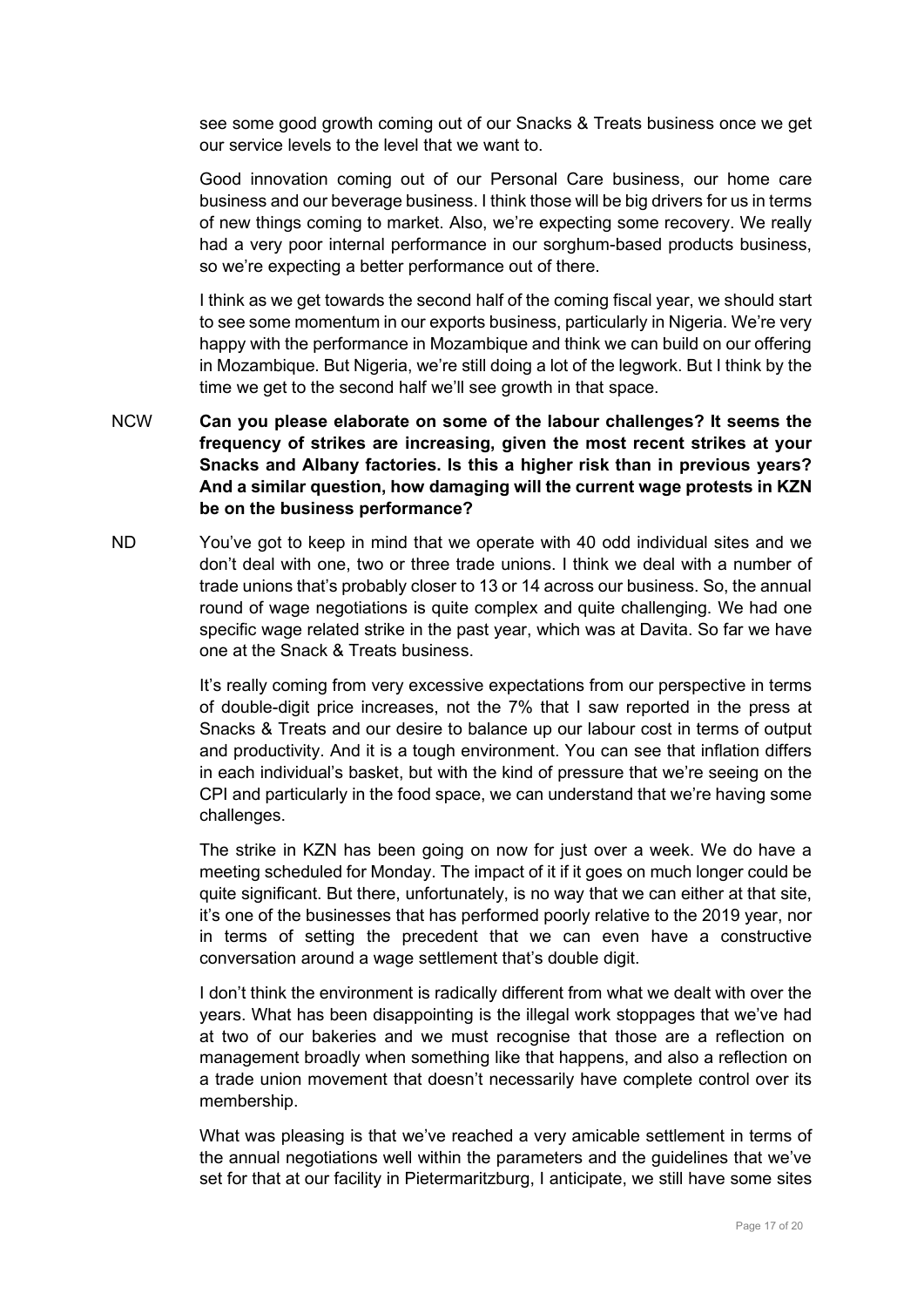where we haven't settled wages, there will be some tough bargaining and it probably is a little bit tougher than in previous years, but not radically so.

- NCW **Thank you. Just maybe a little bit of colour on the Venture Capital Fund. Please could you provide colour on the business you're acquiring and the nine new businesses you are pursuing within the venture capital fund? Are these within South Africa or in Africa? Will the founders of these firms join the Tiger family?**
- ND I'm going to ask Deepa to take that, but I just want to make the point that from a VC fund, it's not businesses that we would acquire, it's businesses that we would co-invest in to grow. I think that's an important differentiator of a VC fund.
- DS Thanks for that, Noel. Thanks, Nikki. The VC fund has certainly been well received. We've received thousands of applications in terms of interested parties wanting to engage with Tiger Brands. Certainly, we're really pleased to see how well it's been received in the market.

I'm sure you can appreciate it takes quite a bit of time to work through each of the proposals and submissions that have come through. In terms of our commitment, we've just recently appointed a head, to head up the VC fund initiatives, etc., within our organisation and we look forward to her contribution going forward.

In terms of the investment that we're currently looking at, it is in the food industry. It is a product that we are not necessarily currently trading in and I'm sure you'll appreciate that at this point in time we'd prefer to rather keep that confidential in terms of the exact entity that we're engaging in.

But in essence we were quite excited about the discussions. It allows us to enter into a space that Tiger Brands is not currently playing in, but it certainly provides great opportunities for us to work with the entity going forward in order to really grow something sustainability.

NCW **Thanks, Deepa. Also, the opportunities that we are pursuing in the venture capital fund are strongly aligned to emerging trends, such as snacking, health and nutrition and value, so they will be strongly aligned with the consumer trends that are coming out of our insights.**

> **Are you considering a special dividend? Net cash is growing as cash generation is strong, and also maybe some guidance on leverage.**

- ND I'll take that one. I think you'll see that the dividend declaration is based on an adjusted HEPS. We've moved outside of the normal dividend cover calculation and that in itself is an indication of a recognition of the gearing or lack of gearing. I think that you will see further progress as we progress through the year in terms of balance sheet optimisation. That's really as much as we could say at this stage.
- NCW Thanks. Can you comment on how the sale of LAF is progressing?
- ND It's quite a difficult transaction, as you can imagine. You've seen the level of reported losses and the significant amount of working capital that's required by any acquirer. Whilst we're still in negotiations, I would say that progress has been less than what we would have hoped.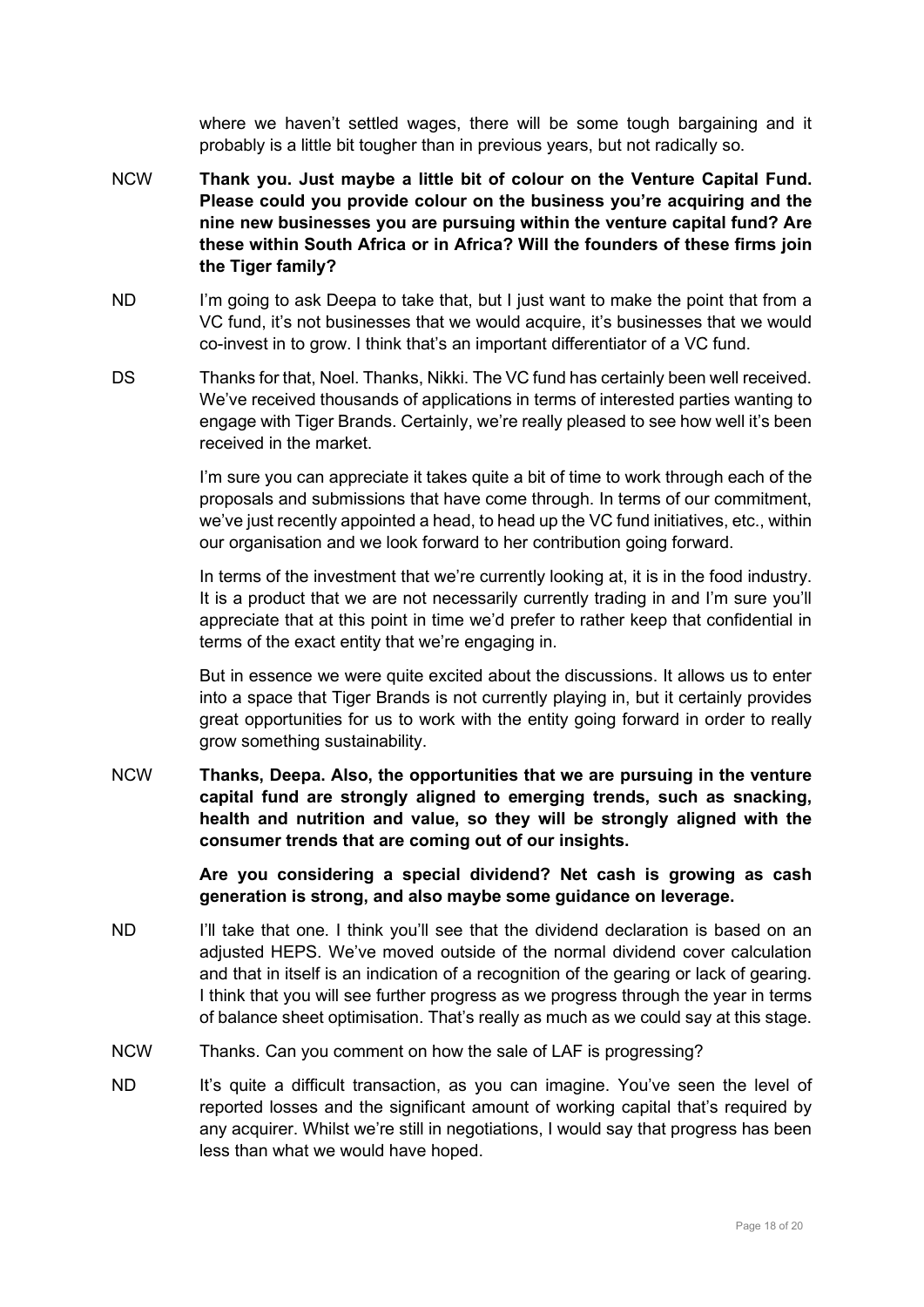But we do understand that it is an entity that has challenges from a commercial perspective. And so, we will be continuing to make our best efforts to conclude a transaction in that respect and if we're not able to conclude one, then we'll be back at the board to talk about the future of that business.

## NCW **Private label and brand interplay expectations in current tough environment, is this potentially an additional challenge for Tiger?**

ND It is a challenge that you'll see in certain categories, but it is quite interesting when one looks at the market. I think as we've seen, the branded manufacturers react to the constrained consumer environment. One of the losers in terms of the share data that we shared earlier is the private label space. I do think that that, however, is just a hiccup. In terms of our scenario planning, we see that as an ongoing incremental challenge and that's why we have to focus, if you like, in two directions.

> We have to try and bring products that cannot be commoditised or copied, that present some barrier to entry that provide differentiation. At the same time, we're still a mass market portfolio by and large and we need to make sure that we can make our brands within reach of our consumers as opposed to having them take DOBs (private label). So, it remains a serious threat to all branded offerings in the market and we hopefully have got plans to respond to that.

> I think this year is not the beginning of a trend. Two or three years ago we also saw a fairly static, in fact, slightly declining private label market and I think this year is an anomaly and the trend will continue going forward.

## NCW **A couple of last questions. What mitigating initiatives is Tiger undertaking re energy disruptions and input costs? Please explain what steps Tiger is undertaking to procure cans from more reliable sources.**

ND As far as energy is concerned, virtually all of our sites have the ability to operate through the kind of disruption that we've been seeing from Eskom. We've invested in the region of R300 million, over this period since we started to experience loadshedding some years ago. And so, our sites are in a good position.

> It's very difficult to mitigate the cost. Running our own generators comes at a massive on-cost and it's not something that we can move away from. We're also doing a large pilot solar project. We're going to see how that works for us in terms of operational effectiveness, not just from a savings perspective going forward.

> Right now, we're not calling out Eskom for a significant disruption to our business, but it is a fairly heavy burden in terms of on-cost and in terms of managing the infrastructure that means that we're able to cater for power surges and that we don't end up with a disrupted production process if for some reason the switch over doesn't occur as seamlessly.

> In terms of our cans procurement, we have a contract that's in place with our existing supplier which it's both of our intentions to honour. That whole space is something that is under constant review.

NCW I think in terms of that question it's important to underscore that there are not many can suppliers in the country and, also, given our volumes, it's a specific consideration. There are no specific questions for management, but just to close